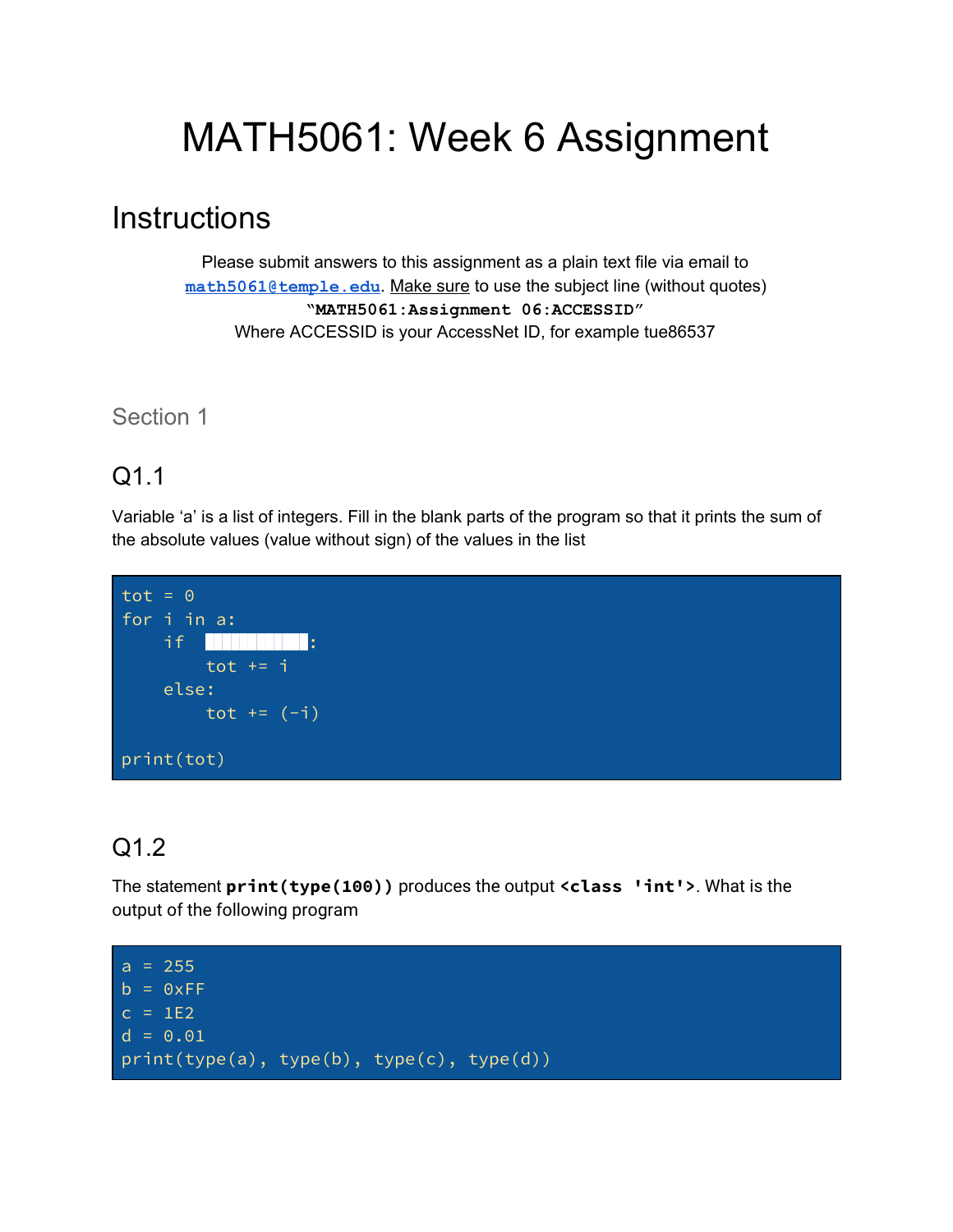# Q1.3

What is the type of var.



- 1) list
- 2) dict
- 3) str
- 4) int

# Q1.4

What is the type of var

 $var = '123' * 5$ 

- 1) list
- 2) dict
- 3) str
- 4) int

### Q1.5

What is the type of var

 $var = 1.2 * 5$ 

- 5) list
- 6) float
- 7) str
- 8) array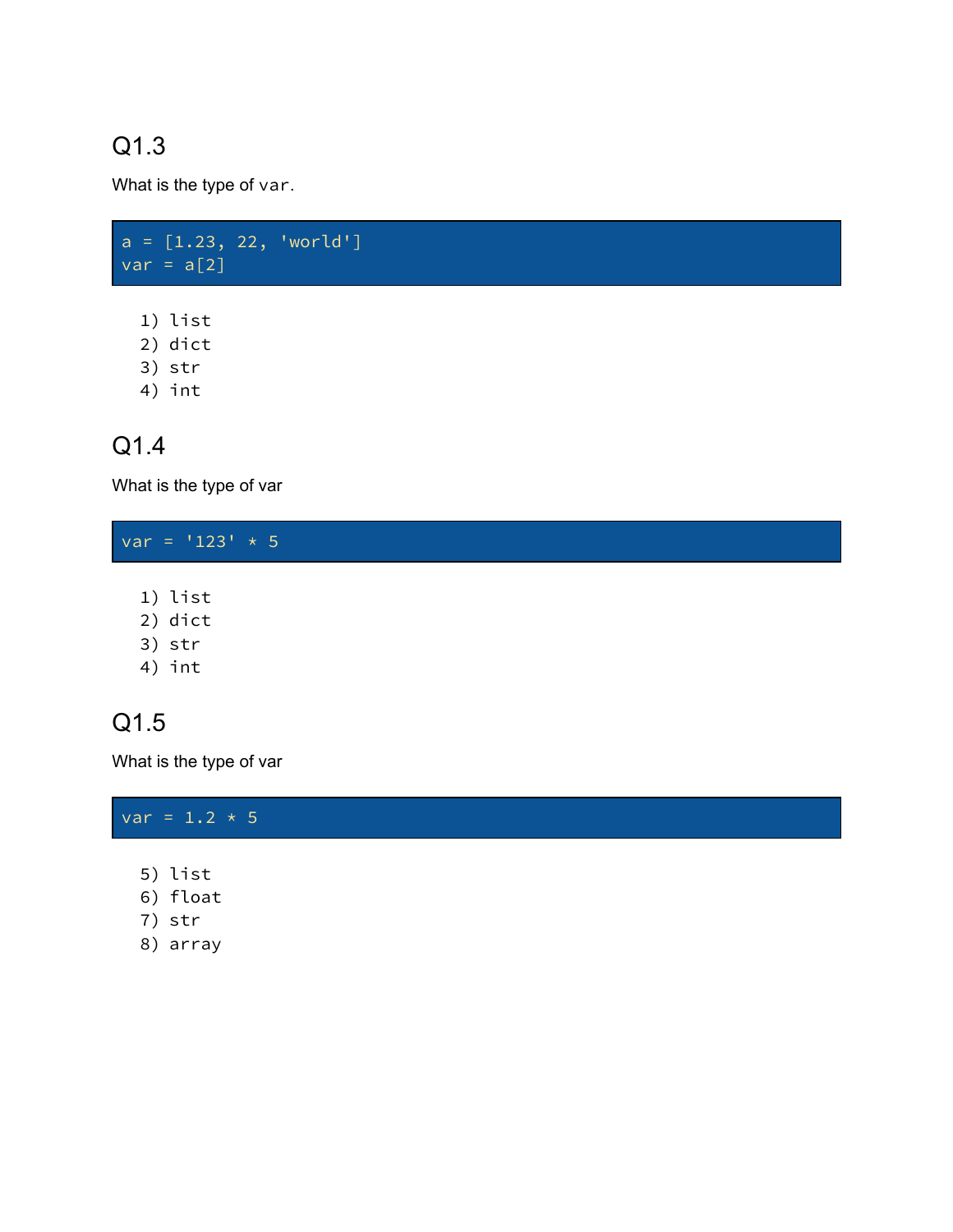Section 2

## Q2.1

The condition for a year to be a leap year is that it should be divisible by 4, except when that year is divisible by 100 and not divisible by 400, in which case it is not a leap year.

Complete the following function, so that it returns True if a year is a leap year and False otherwise.



### $O<sub>2</sub>$

Fill the spaces with slicing syntax so that the output matches what is shown

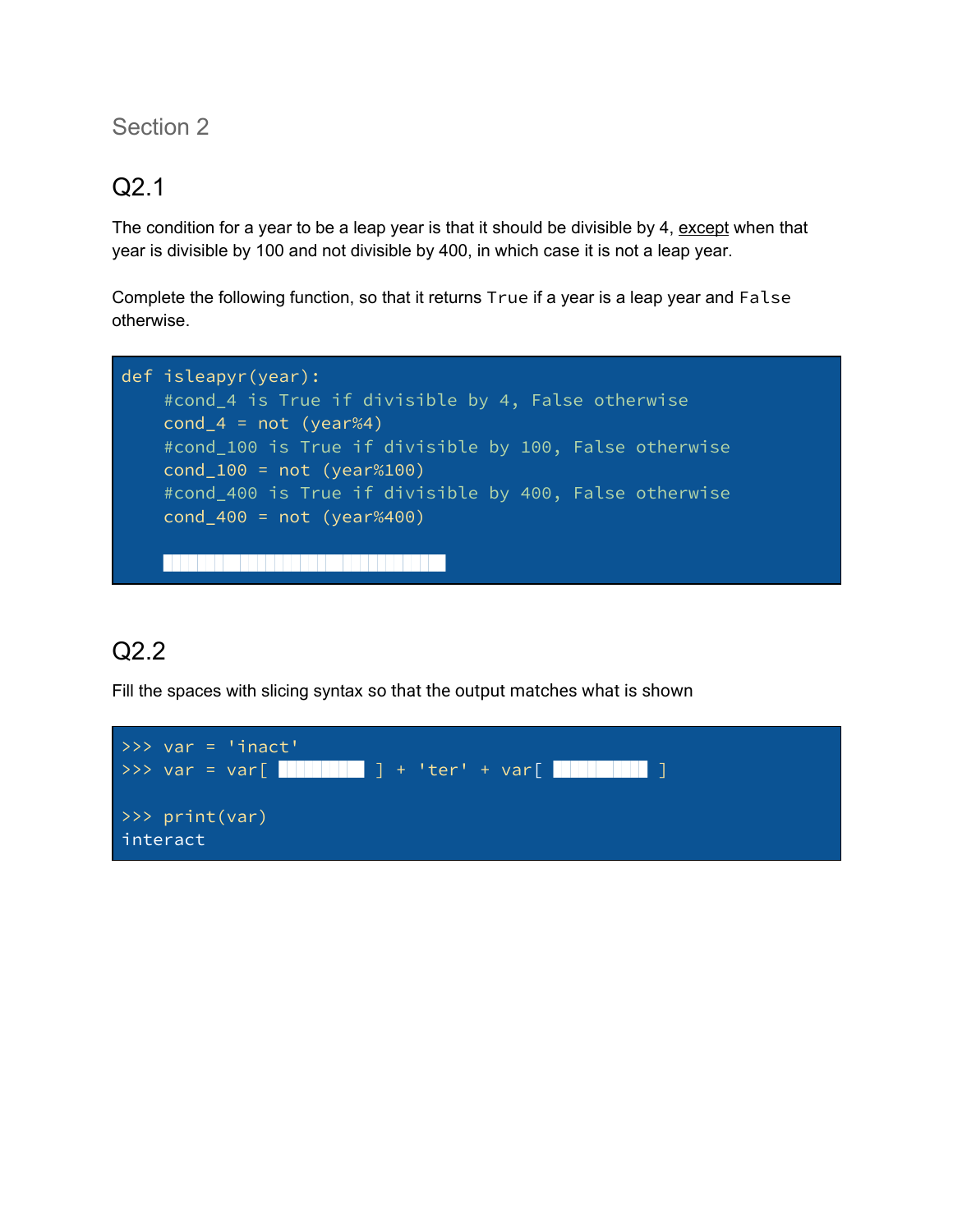## Q2.3

Complete the program so that it prints the input string in reverse



#### Q2.4

For a variable mylist, how would you sort the list *in-place*

- 1) mylist.sort()
- 2) mylist.sorted()
- 3) sorted(mylist)
- 4) quicksort(mylist)

## Q2.5

What is the output of this program

```
def update(sparse, row, col, value):
     if value:
         sparse[(row,col)] = value
     elif (row,col) in sparse:
         del sparse[(row,col)]
sparse = \{\}update(sparse, 0, 0, 1)
update(sparse, 1, 1, 1)update(sparse, 2, 2, 1)
update(sparse, 3, 3, 1)
update(sparse, 1, 1, 0)
print(sparse)
```